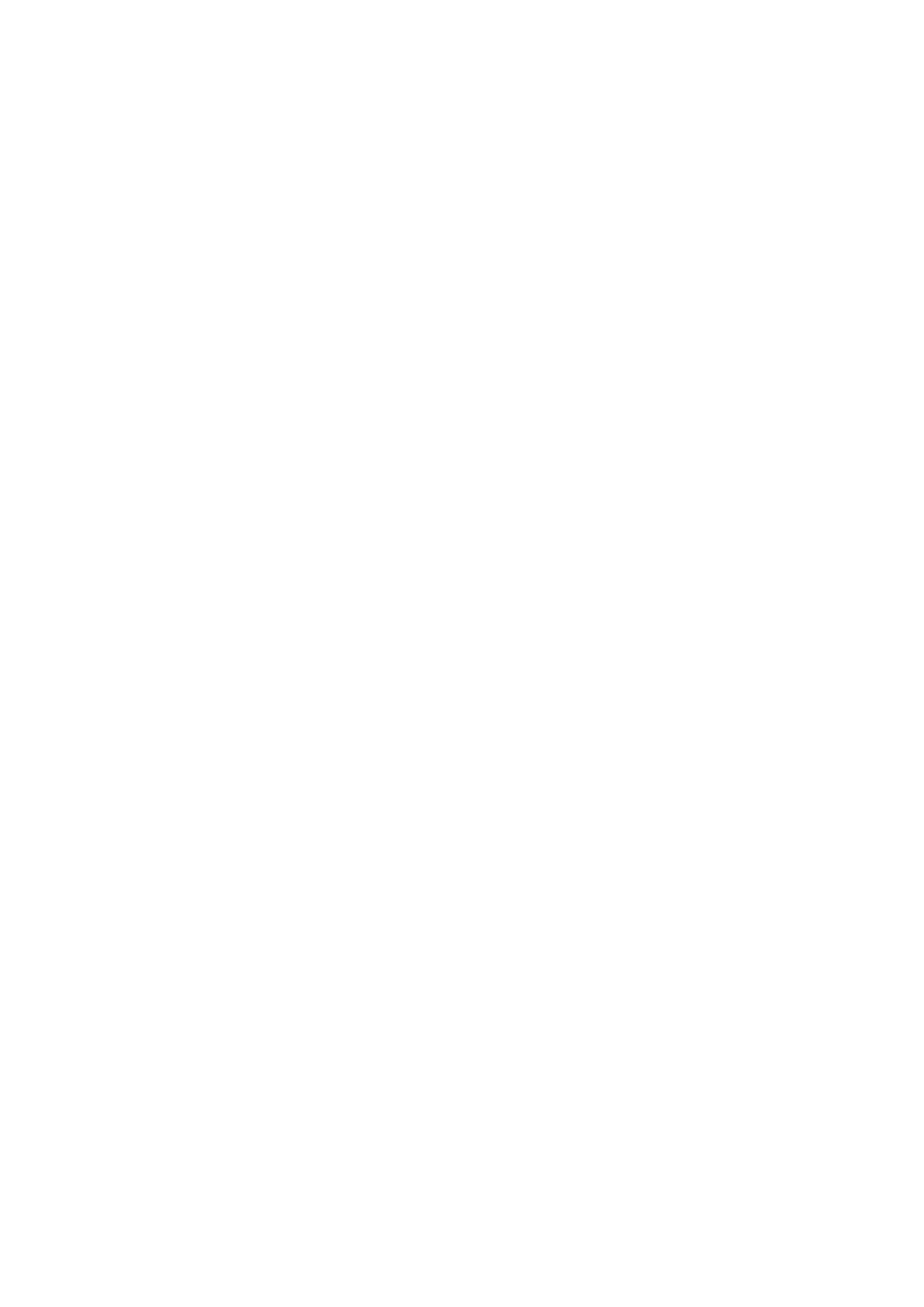## **Contents**

| Variational Bihamiltonian Cohomology and Integrable Hierarchies 1                         |                 |
|-------------------------------------------------------------------------------------------|-----------------|
| A Riemann-Hilbert approach to q-discrete Painlevé equations                               | $\mathbf{1}$    |
|                                                                                           | $\mathbf{1}$    |
| Logarithmic Painlevé functions and Mathieu stability chart 1                              |                 |
| Generating function of monodromy symplectomorphism, isomonodromic tau-function and        | 2               |
| On algebraic integrability of the elliptic two-dimensional $\mathbb{CP}^n$ sigma model    | $\sqrt{2}$      |
| Frobenius k-characters, Fricke identities and Markov equation                             | $\sqrt{2}$      |
|                                                                                           | $\mathbf{3}$    |
|                                                                                           | $\mathbf{3}$    |
|                                                                                           | $\overline{4}$  |
| Isomonodromy aspects of the tt* equations of Cecotti and Vafa. Iwasawa factorization and  | $\overline{4}$  |
|                                                                                           | $\sqrt{5}$      |
| From Frobenius manifolds to hyperKahler geometry via Donaldson-Thomas invariants.         | 5               |
| The universal unfolding is an atlas of Stokes data for the simple and the simple elliptic | 5               |
| Second-order integrable Lagrangians and WDVV equations                                    | $6\overline{6}$ |
| Initial data for Airy kernel determinant solutions of the Korteweg-de Vries equation      | 6               |
| The two-periodic Aztec diamond and matrix valued orthogonality                            | $7\overline{ }$ |
|                                                                                           | 7               |
| TALK CANCELLED: The focusing NLS equation with oscillating backgrounds: the shock         | 7               |
| Poncelet property and quasi-periodicity of the integrable Boltzmann system                | 8               |
| Extended nonlinear Schrodinger hierarchy and higher genera Catalan numbers                | 8               |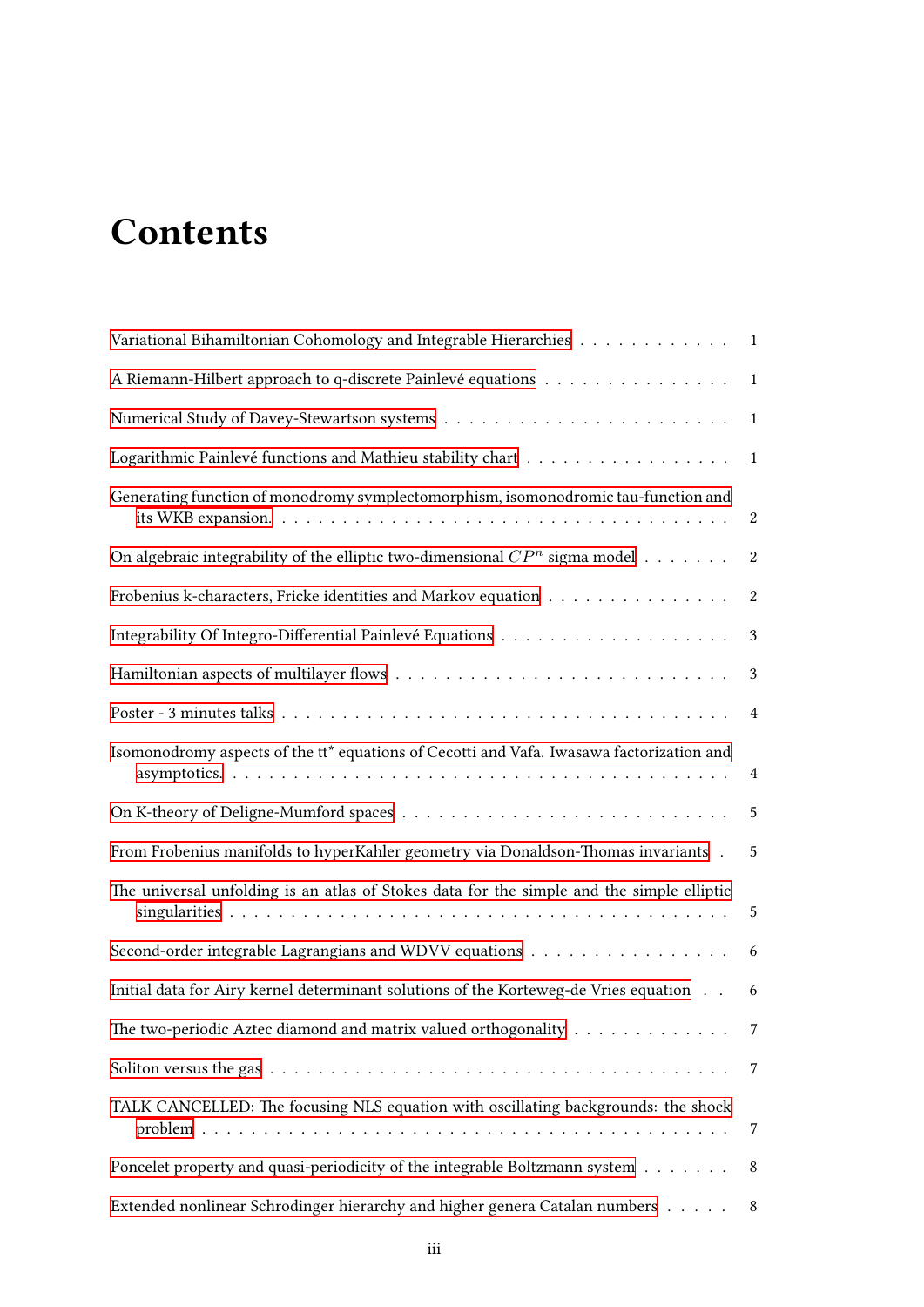| From SFT to Integrable Systems: my conversations with Boris Dubrovin 9                                                                                                                                                                                                                                                    |  |
|---------------------------------------------------------------------------------------------------------------------------------------------------------------------------------------------------------------------------------------------------------------------------------------------------------------------------|--|
| Geometry and Arithmetic of Integrable Hierarchies of KdV-type (Part 1) 10                                                                                                                                                                                                                                                 |  |
| Geometry and Arithmetic of Integrable Hierarchies of KdV-type (Part 2) 10                                                                                                                                                                                                                                                 |  |
|                                                                                                                                                                                                                                                                                                                           |  |
| Isomonodromic deformations: Confluence, Reduction and Quantization 11                                                                                                                                                                                                                                                     |  |
| $\textbf{Constrained Schlesinger system} \texttt{ } \dots \texttt{ } \dots \texttt{ } \dots \texttt{ } \dots \texttt{ } \dots \texttt{ } \dots \texttt{ } \dots \texttt{ } \dots \texttt{ } \dots \texttt{ } \dots \texttt{ } \dots \texttt{ } \dots \texttt{ } \dots \texttt{ } \dots \texttt{ } \dots \texttt{ } \dots$ |  |
| Geometry and dynamics of isorotational and iso-harmonic deformations 12                                                                                                                                                                                                                                                   |  |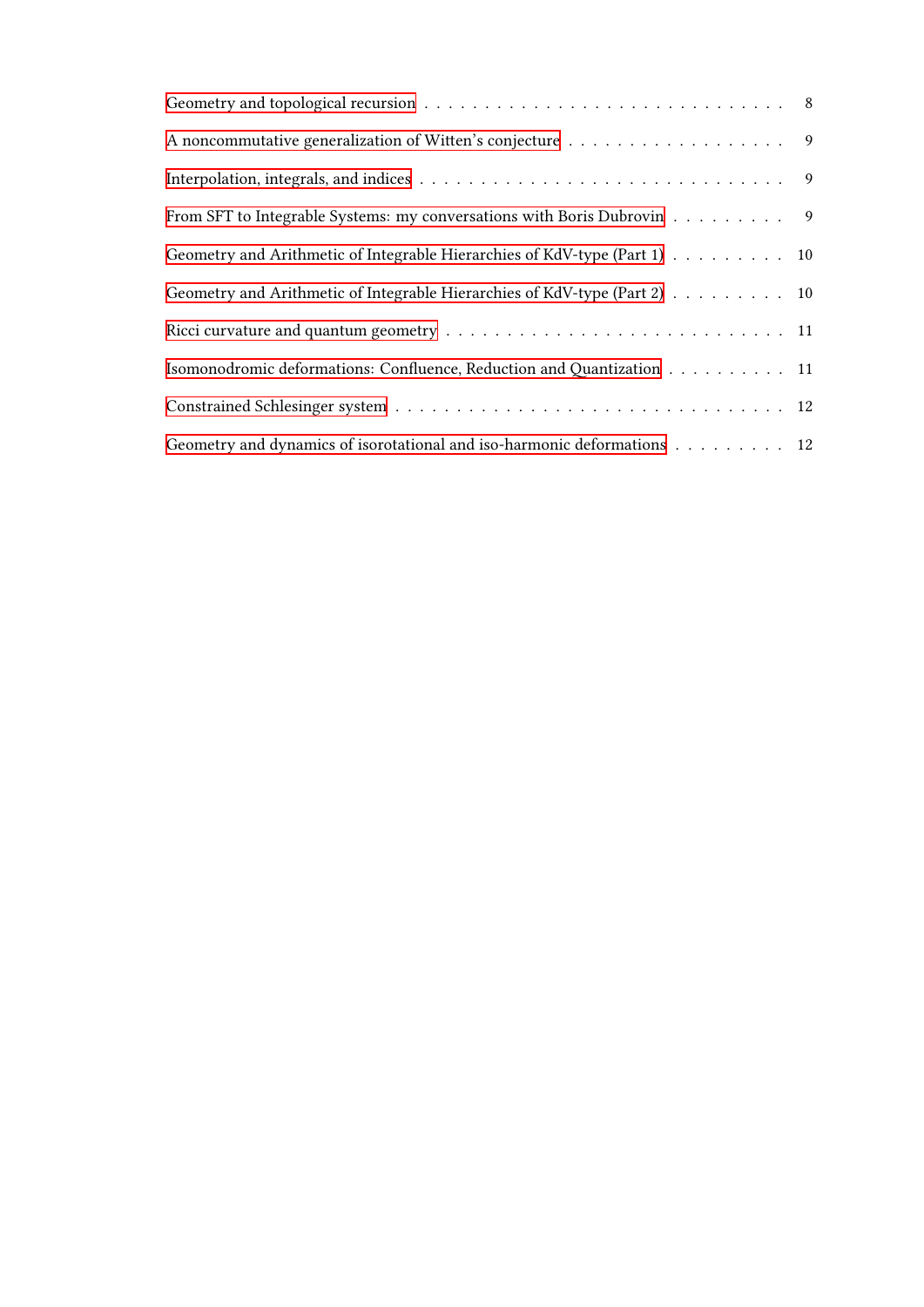## <span id="page-4-0"></span>**Variational Bihamiltonian Cohomology and Integrable Hierarchies**

#### Author: Youjin Zhang<sup>1</sup>

1 *Tsinghua University*

#### **Corresponding Author:** youjin@mail.tsinghua.edu.cn

In order to study deformations of Virasoro symmetries of the bihamiltonian integrable hierarchies associated to semisimple Frobenius manifolds, we introduce the notion of variational bihamiltonian cohomology, and compute the cohomology groups that will be used in our study of deformations of Virasoro symmetries. To illustrate its application, we classify the conformal bihamiltonian structures with semisimple hydrodynamic limits.

<span id="page-4-1"></span>**46**

## **A Riemann-Hilbert approach to q-discrete Painlevé equations**

**Author:** Nalini Joshi<sup>1</sup>

<sup>1</sup> *University of Sidney*

**Corresponding Author:** nalini.joshi@sydney.edu.au

The Riemann-Hilbert method provides a powerful framework for describing solutions of the classical Painlevé equations and semi-classical families of orthogonal polynomials. In this talk, I will give an overview and describe some recent results that show how to extend the framework to describe solutions of q-discrete Painlevé equations and q-orthogonal polynomials. (This is based on collaborative work with Tom Lasic Latimer and Pieter Roffelsen; see arXiv:1911.05854 and arXiv:2106.01042.)

#### <span id="page-4-2"></span>**45**

## **Numerical Study of Davey-Stewartson systems**

#### **Author:** Christian Klein<sup>1</sup>

```
1 Université de Bourgogne
```
We present a detailed numerical study of solutions to Davey-Stewartson (DS) systems, nonlocal nonlinear Schrödinger equations in two spatial dimensions. A possible blow-up of solutions is studied, a conjecture for a selfsimilar blow-up is formulated. In the integrable cases, numerical and hybrid approaches for the inverse scattering are presented. We comment on DS II and DS I systems.

#### <span id="page-4-3"></span>**51**

## **Logarithmic Painlevé functions and Mathieu stability chart**

**Author:** Oleg Lisovyi<sup>1</sup>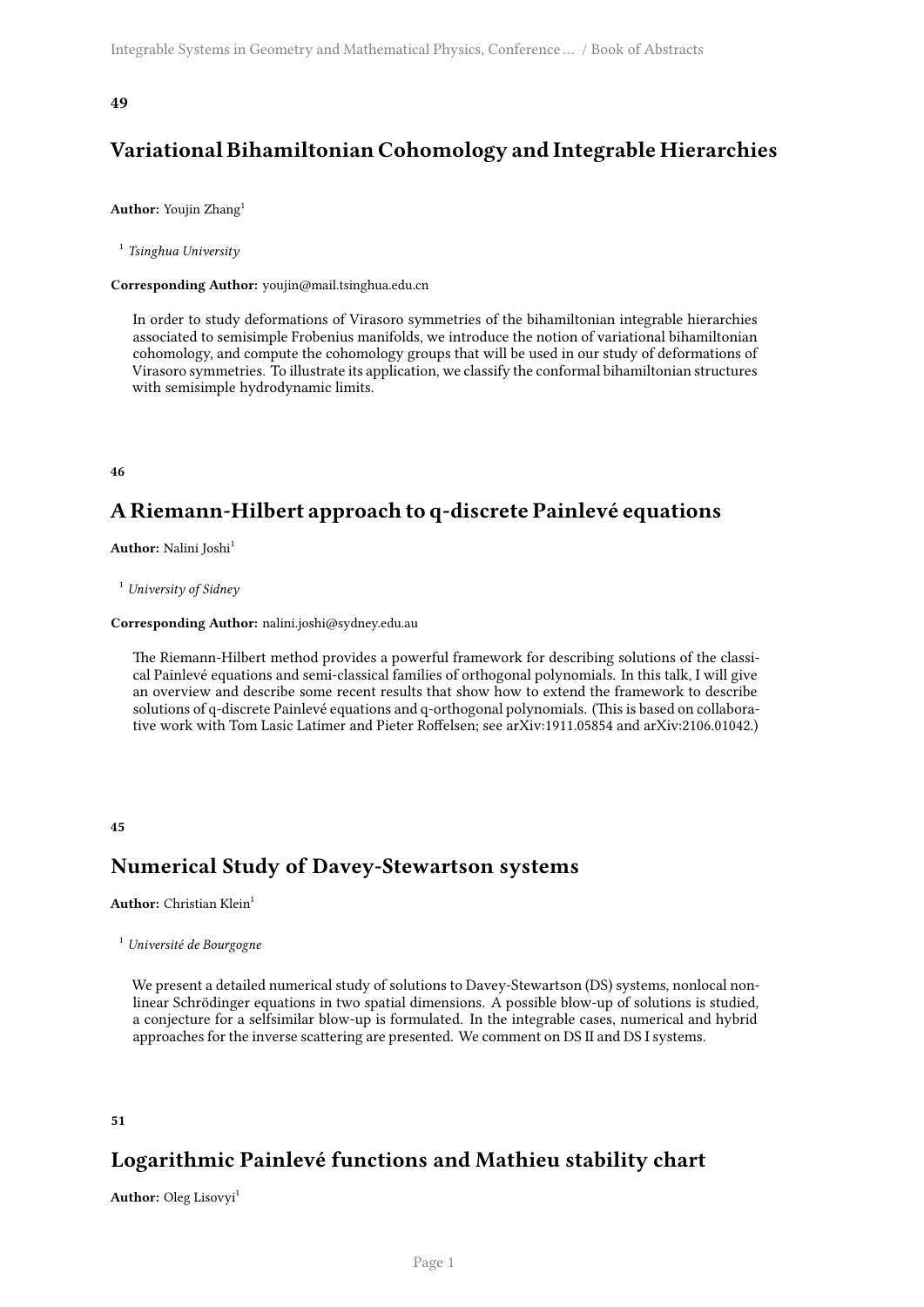#### 1 *LMPT, Tours University*

The tau function of Painlevé III\_3 equation (parameterless PIII) corresponding to generic monodromy data is known to coincide with the dual Nekrasov-Okounkov partition function and admits explicit combinatorial series representation. I will explain how to derive an analog of this representation for the one-parameter family of non-generic solutions of Painlevé III\_3 characterized by the logarithmic asymptotics. I will also discuss a connection between such logarithmic tau functions and the characteristic values of Mathieu equation describing the band structure of the Schroedinger operator with a cosine potential.

#### <span id="page-5-0"></span>**41**

## **Generating function of monodromy symplectomorphism, isomonodromic tau-function and its WKB expansion.**

**Author:** Dmitry Korotkin<sup>1</sup>

#### <sup>1</sup> *Concordia University*

We discuss three closely related problems. First, we consider the *SL*(*n*) character variety of the Riemann surface of genus *g* with *n* punctures and show how to invert the Goldman Poisson structure on its symplectic leaf in terms of Fock-Goncharov coordinates. A version of this result for the extended character variety proposed by L.Jeffrey in 1994 is presented.

Second, we apply this formalism to study the generating function of the monodromy symplectomorphism for the Fuchsian system on the Riemann sphere. In our framework, the symplectic potential on the (extended) character variety is expressed via Fock-Goncharov coordinates. This generating function can be naturally identified with the Jimbo-Miwa tau-function, which allows to fix the dependence of the tau-function on monodromy data. As a by-product, we obtain a new hamiltonian formulation of Schlesinger system which involves quadratic Poisson brackets with dynamical r-matrix. Third, we study the WKB expansion of the generating function; these calculations are based on WKB expansion of Fock-Goncharov coordinates in terms of certain Abelian integrals, known as Voros symbols.

#### <span id="page-5-1"></span>**10**

## **On algebraic integrability of the elliptic two-dimensional** *CP<sup>n</sup>* **sigma model**

**Author:** Igor Krichever<sup>1</sup>

<sup>1</sup> *Columbia University*

Harmonic maps of two-dimensional Riemann surface Σ to a Riemann manifold *M* are of interest both in physics and mathematics. They are critical points of the Dirichlet functional, the sigma model action.

In the talk a new approach to the study of these models will be presented. In particular we show that the Dubrovin-Krichever-Novikov hierarchy can be seen as a family of commuting symmetries of the *CP <sup>n</sup>* sigma model. As a corollary we prove that the spectral curves associated with harmonic maps of two-torus to spheres are algebraic.

<span id="page-5-2"></span>The talk is based on a joint work with Nikita Nekrasov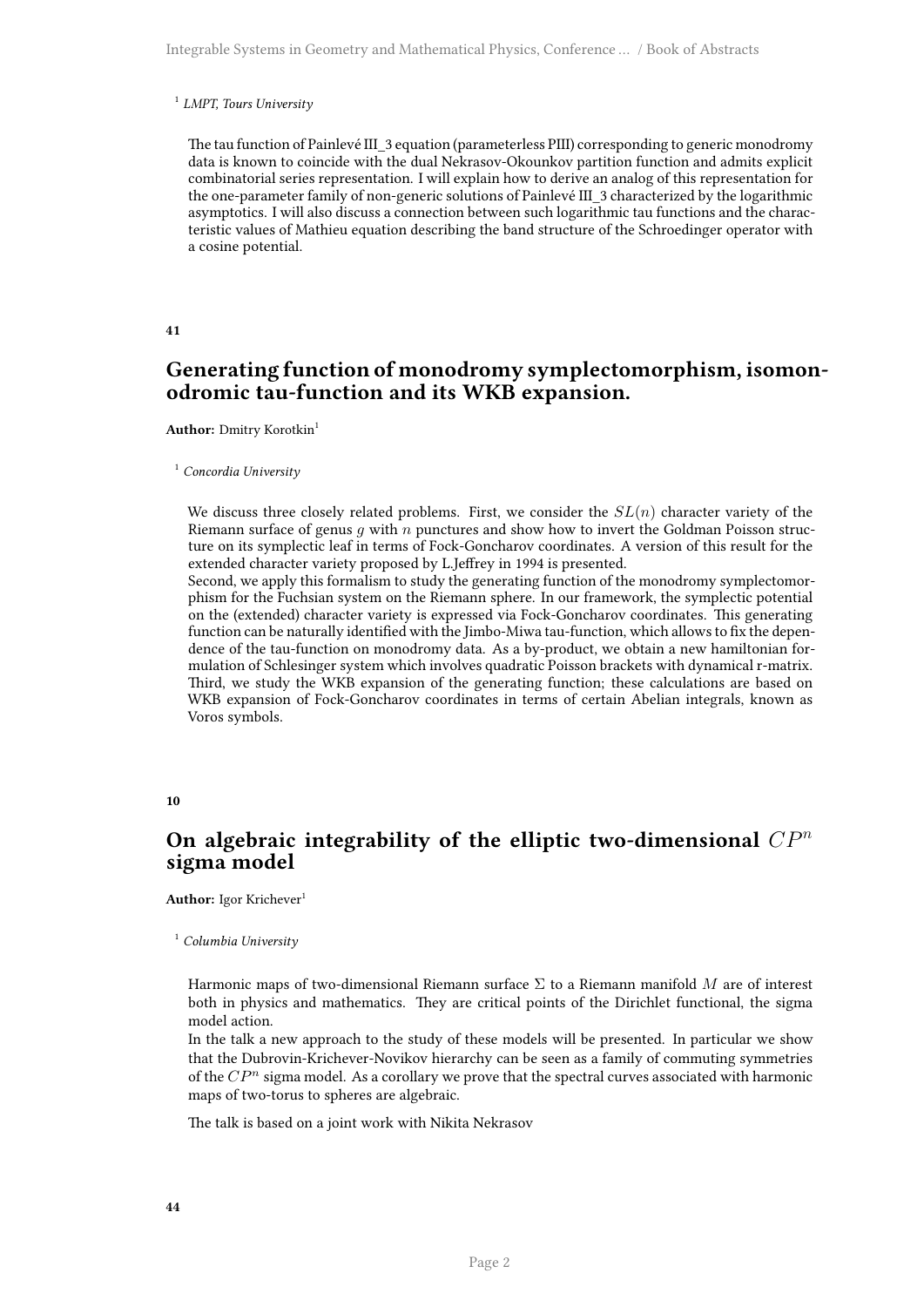## **Frobenius k-characters, Fricke identities and Markov equation**

**Author:** Alexander Veselov<sup>1</sup>

1 *Loughborough University, UK and Moscow State University, Russia*

**Corresponding Author:** a.p.veselov@lboro.ac.uk

In 1896 Frobenius and Fricke published two seemingly unrelated papers: Frobenius started to develop his theory of k-characters for finite groups motivated by Dedekind's question about factorisation of the group determinant, while Fricke followed Klein's approach to the uniformization theorem. I will explain that in fact these two works can be naturally linked and both are related to remarkable Markov's paper of 1880 on arithmetic of binary quadratic forms.

The central part of the talk is a brief review and extension of the theory of k-characters for finite groups initiated by Frobenius, who was motivated by the factorisation problem of the group determinant. We will mainly follow his very deep original work, which was further developed more recently by Johnson, Wiles, Taylor, Buchstaber and Rees.

The talk is based on joint work with V.M. Buchstaber.

Reference:

V.M. Buchstaber and A.P. Veselov Fricke identities, Frobenius *k*-characters and Markov equation. In: Integrability, Quantization and Geometry. II : Quantum Theory and Algebraic Geometry. Proc. Symp. Pure Math. 103.2 (2021), 67-78.

<span id="page-6-0"></span>**47**

## **Integrability Of Integro-Differential Painlevé Equations**

**Author:** Mattia Cafasso<sup>1</sup>

<sup>1</sup> *Université d'Angers*

**Corresponding Author:** mattia.cafasso@univ-angers.fr

Motivated by applications in integrable probability, I will discuss the integrability properties of some integro-differential generalisations of Painlevé equations.

<span id="page-6-1"></span>**13**

## **Hamiltonian aspects of multilayer flows**

**Author:** Gregorio Falqui<sup>1</sup>

**Co-authors:** Ortenzi G.<sup>2</sup>; Pedroni M.<sup>3</sup>; R. A. Camassa<sup>4</sup>

<sup>1</sup> *Dipartimento di Matematica e Applicazioni Universita' di Milano-Bicocca*

<sup>2</sup> *Milano-Bicocca*

3 *Bergamo*

<sup>4</sup> *UNC - Chapel Hill*

**Corresponding Author:** gregorio.falqui@unimib.it

The theory of Hamiltonian PDEs will be applied to study evolution equations deduced from the Euler equations in the incompressibility regime by means of suitable vertical-averaging and asymptotic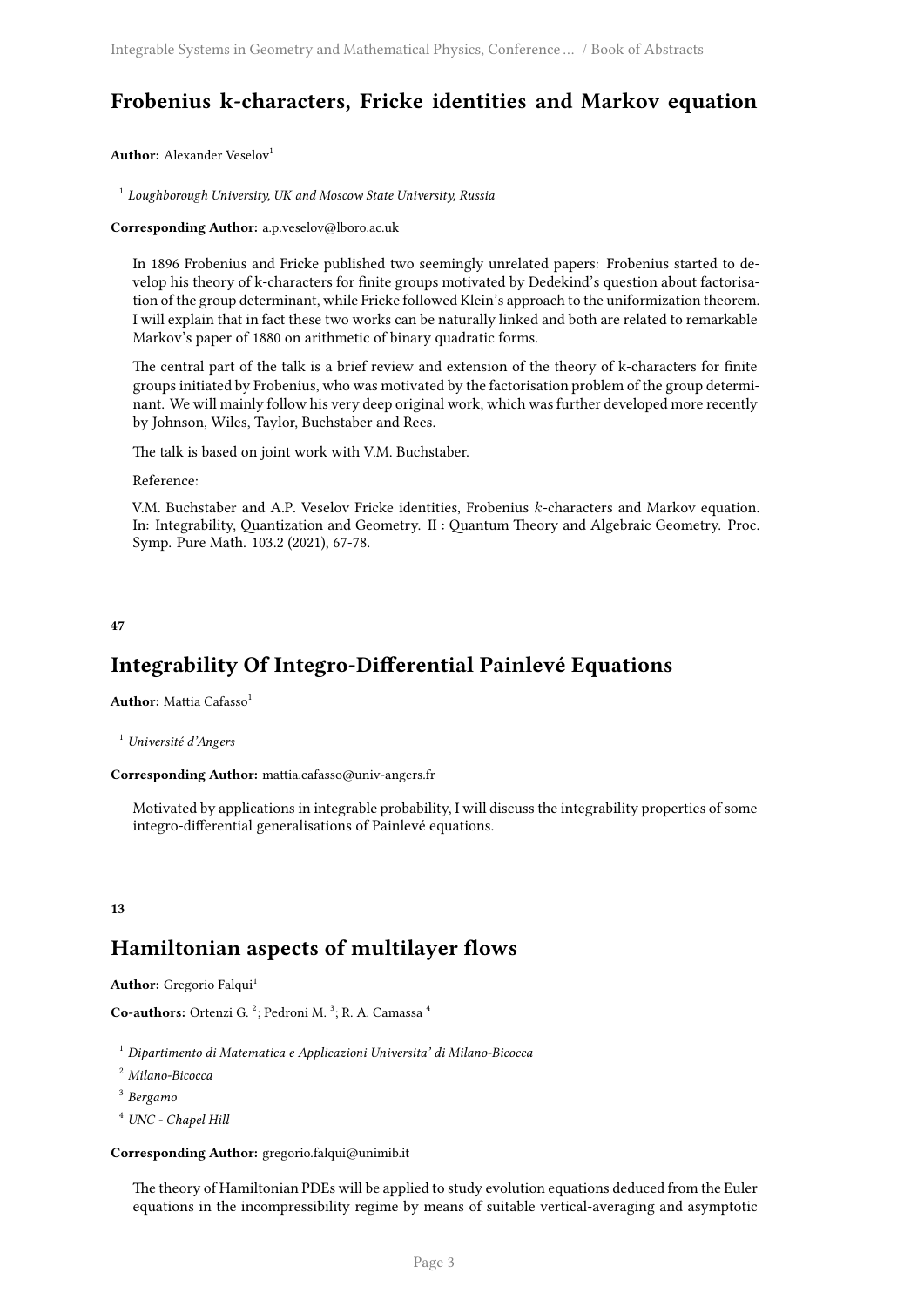expansion processes. We shall consider two and three layers sharply stratified flows in an infinite 2D channel. A Hamiltonian structure introduced by T.-B. Benjamin will be reviewed and specialised to the models. We shall show how to reduce the full 2D Hamiltonian picture to 1D averaged equations and discuss conservation laws in the long wave dispersionless limit, with a view towards the inclusion of dispersive terms. The Boussinesq approximation of neglecting density differences in the fluids' inertia will be then applied to the leading order equations, showing the equivalence of the two-layer system with the shallow-water Airy system (a/k/a dispersionless NLS). Time permitting, we shall finally discuss time evolutions from a class of suitable initial data.

This is a report of joint ongoing works with R.A. Camassa (UNC - Chapel Hill), G. Ortenzi (Milano-Bicocca), M. Pedroni (Bergamo) and others.

#### <span id="page-7-0"></span>**16**

## **Poster - 3 minutes talks**

#### Speakers:

1. Almeida Guilherme - Differential geometry of orbit space of extended Jacobi group *A<sup>n</sup>*

2. Atlasiuk Olena - On generic boundary-value problems

for differential system

3. Attarchi Hassan - Why escape is faster than expected

4. Babinet Nicolas - Hirota equation for the supermatrix model

5. Chen Thomas - Constructing Classical Integrable Systems Using Artificial Neural Networks

6. Chouteau Thomas - Hamiltonian structure for higher-order Airy kernel

7. Fairon Maxime - Integrable systems on (multiplicative) quiver varieties

8. Fantini Veronica - On 2d-4d Wall-Crossing Formulas and the extended tropical vertex

9. Gharakhloo Roozbeh - Modulated Bi-orthogonal Polynomials on the Unit Circle: The

2j -k and j - 2k Systems

10. Gubbiotti Giorgio - Recent developments on variational difference equations and their classication

11. Robert Jenkins - Large time asymptotic behavior for the Derivative Nonlinear Schrodinger (DNLS) Equation

12. Kels Andrew -  $\mathbb{C}^8 \times Q(E_8)$  extension of the elliptic Painlevé equation

13. Kramer Reinier - KP for Hurwitz-type cohomological field theories

14. Minakov Alexander - Gap probabilities in the Freud random matrix ensemble

15. Prokhorov Andrei - Large parameter asymptotics of rational solutions of Painlev´e III equation near zero.

16. Ruzza Giulio - Jacobi Unitary Ensemble and Hurwitz numbers

17. Tarricone Sofia - Stokes manifolds and cluster algebras

18. Vergallo Pierandrea - Classication of bi-Hamiltonian pairs extended by isometries

19. Vermeeren Mats - A Lagrangian perspective on integrability

20. Zhang Ziruo - Black Hole Entropy from the Superconformal Index

21. Zhou Jing - An exponential Fermi accelerator, a Rectangular Billiard with Moving Slits

#### <span id="page-7-1"></span>**42**

## **Isomonodromy aspects of the tt\* equations of Cecotti and Vafa. Iwasawa factorization and asymptotics.**

**Author:** Alexander Its<sup>1</sup>

1 *Indiana University - Purdue University Indianapolis*

#### **Corresponding Author:** aits@iupui.edu

In this talk the results concerning the global asymptotic analysis of the tt\* - Toda equation,

 $2(w_i)_{t\bar{t}} = -e^{2(w_{i+1} - w_i)} + e^{2(w_i - w_{i+1})},$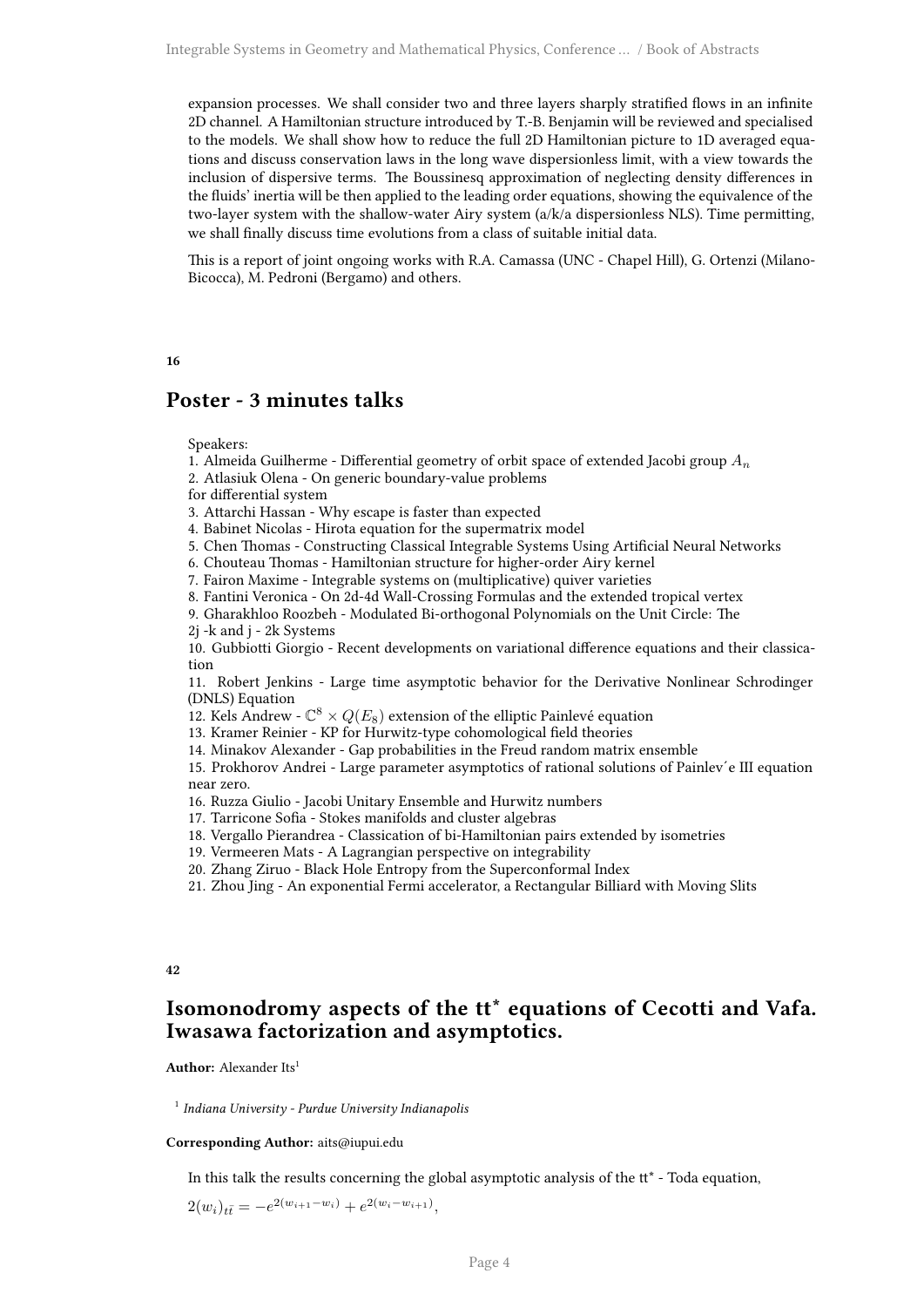where, for all *i*,  $w_i = w_{i+4}$  (periodicity),  $w_i = w_i(|t|)$  (radial condition), and  $w_i + w_{-i-1} = 0$ ("anti-symmetry"), will be presented.

The problem has been intensively studied since the early 90s work of Cecotti and Vafa. In these work a prominent role of the tt\* equations in the classification of supersymmetric field theories had been revealed and a series of important conjectures about their solutions has been formulated. We study the question using a combination of methods from PDE, isomonodromic deformations (Riemann-Hilbert method), and loop groups (Iwasawa factorization). We place these global solutions into the broader context of solutions which are smooth near 0. For such solutions, we compute explicitly the Stokes data and connection matrix of the associated meromorphic system, in the resonant cases as well as in the non-resonant case. This allows us to give a complete picture of the monodromy data, holomorphic data, and asymptotic data of the global solutions.

This is a joint work with Martin Guest and Chang-Shou Lin.

<span id="page-8-0"></span>**15**

## **On K-theory of Deligne-Mumford spaces**

**Author:** Alexander Givental<sup>None</sup>

I will discuss the state of affairs in the theory of K-theoretic Gromov-Witten invariants of the point target space.

<span id="page-8-1"></span>**37**

## **From Frobenius manifolds to hyperKahler geometry via Donaldson-Thomas invariants**

**Author:** Ian Strachan<sup>1</sup>

**Co-author:** Tom Bridgeland

<sup>1</sup> *University of Glasgow*

#### **Corresponding Author:** ian.strachan@glasgow.ac.uk

In the theory of Frobenius manifolds a connection with a regular and an irregular singularity, with associated Stokes phenomena, plays a fundamental role. In this talk the link between Donaldson-Thomas (DT) invariants and such isomonodromy problems - with an infinite dimensional Lie algebra - is studied. The DT-invariants control the Stokes factors between sectors, and the various objects can be combined to form what is called a Joyce structure, and this in turn defines a (complex) hyperKahler structure on a certain tangent bundle TM. Finally, borrowing ideas from the deformation quantisation programme, the relationship between quantum DT-invariants and Moyal-deformations of hyperKahler structures is studied.

<span id="page-8-2"></span>**18**

## **The universal unfolding is an atlas of Stokes data for the simple and the simple elliptic singularities**

**Author:** Claus Hertling<sup>1</sup>

<sup>1</sup> *Universität Mannheim*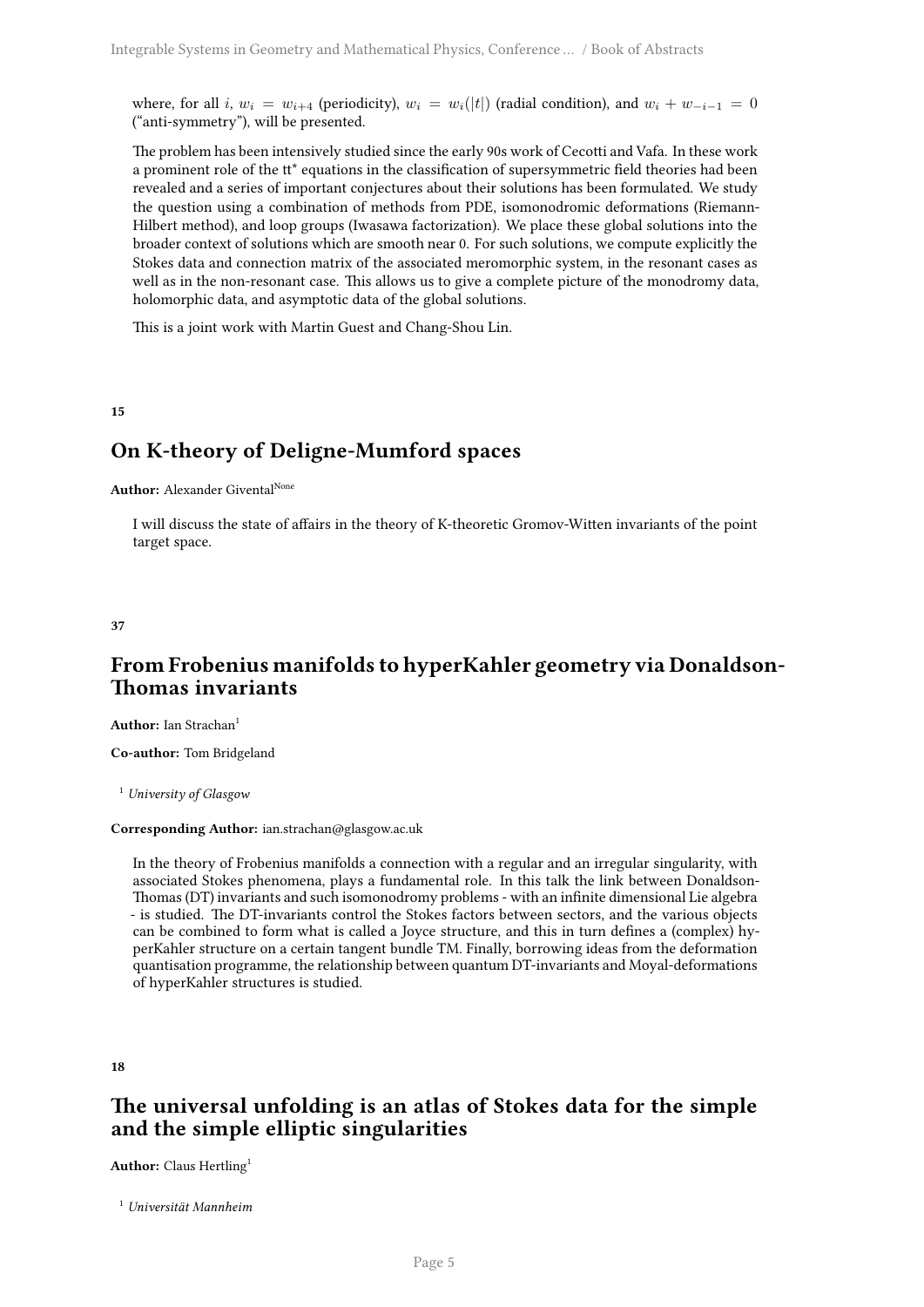A holomorphic vector bundle on  $\mathbb C$  with a meromorphic connection with an order 2 pole at 0 can be encoded by its monodromy data. In many cases from algebraic geometry, the pole part is semisimple with pairwise different eigenvalues *u*1*, ..., un*, and the monodromy data boil down to these eigenvalues and an upper triangular matrix with integer entries, a Stokes matrix. Isomonodromic deformations lead to a braid group orbit of Stokes matrices and base spaces, where the eigenvalues *u*1*, ..., u<sup>n</sup>* are locally canonical coordinates. The talk discusses this for the simple and the simple elliptic singularities. Here distinguished bases of the Milnor lattice are marked monodromy data. For the simple singularities (Looijenga and Deligne 73/74) and the simple elliptic singularities (Hertling and Roucairol 07/18), this leads to an understanding of the base spaces of certain global versal unfoldings as atlasses of marked monodromy data.

#### <span id="page-9-0"></span>**3**

## **Second-order integrable Lagrangians and WDVV equations**

#### **Author:** Evgeny Ferapontov<sup>1</sup>

**Co-authors:** Lingling Xue ; M.V. Pavlov

<sup>1</sup> *University of Loughbourough*

#### **Corresponding Author:** e.v.ferapontov@lboro.ac.uk

We investigate the integrability of Euler-Lagrange equations associated with 2D second-order Lagrangians.

By deriving integrability conditions for the Lagrangian density, examples of integrable Lagrangians expressible via elementary functions,

Jacobi theta functions and dilogarithms are constructed. A link of second-order integrable Lagrangians to WDVV equations is established.

Generalisations to 3D second-order integrable Lagrangians are also discussed.

#### Based on:

E.V. Ferapontov, M.V. Pavlov, Lingling Xue, Second-order integrable Lagrangians and WDVV equations, Lett. Math. Phys. (2021); doi:10.1007/s11005- 021-01403-3; arXiv:2007.03768.

#### <span id="page-9-1"></span>**52**

## **Initial data for Airy kernel determinant solutions of the Kortewegde Vries equation**

**Author:** Tom Claeys<sup>None</sup>

Co-authors: Mattia Cafasso ; Giulio Ruzza<sup>1</sup>; Christophe Charlier

1 *SISSA*

#### **Corresponding Authors:** mattia.cafasso@univ-angers.fr, gruzza@sissa.it

Fredholm determinants associated to deformations of the Airy kernel characterize a specific solution of the Kardar-Parisi-Zhang equation, and the same determinants appear in models for finite temperature free fermions. These determinants belong to a class of solutions to the Korteweg-de Vries equation with singular initial data. I will discuss the initial data in detail, and I will explain the implications for the Kardar-Parisi-Zhang equation.

The talk will be based on joint work (in progress) with Mattia Cafasso, Giulio Ruzza and Christophe Charlier.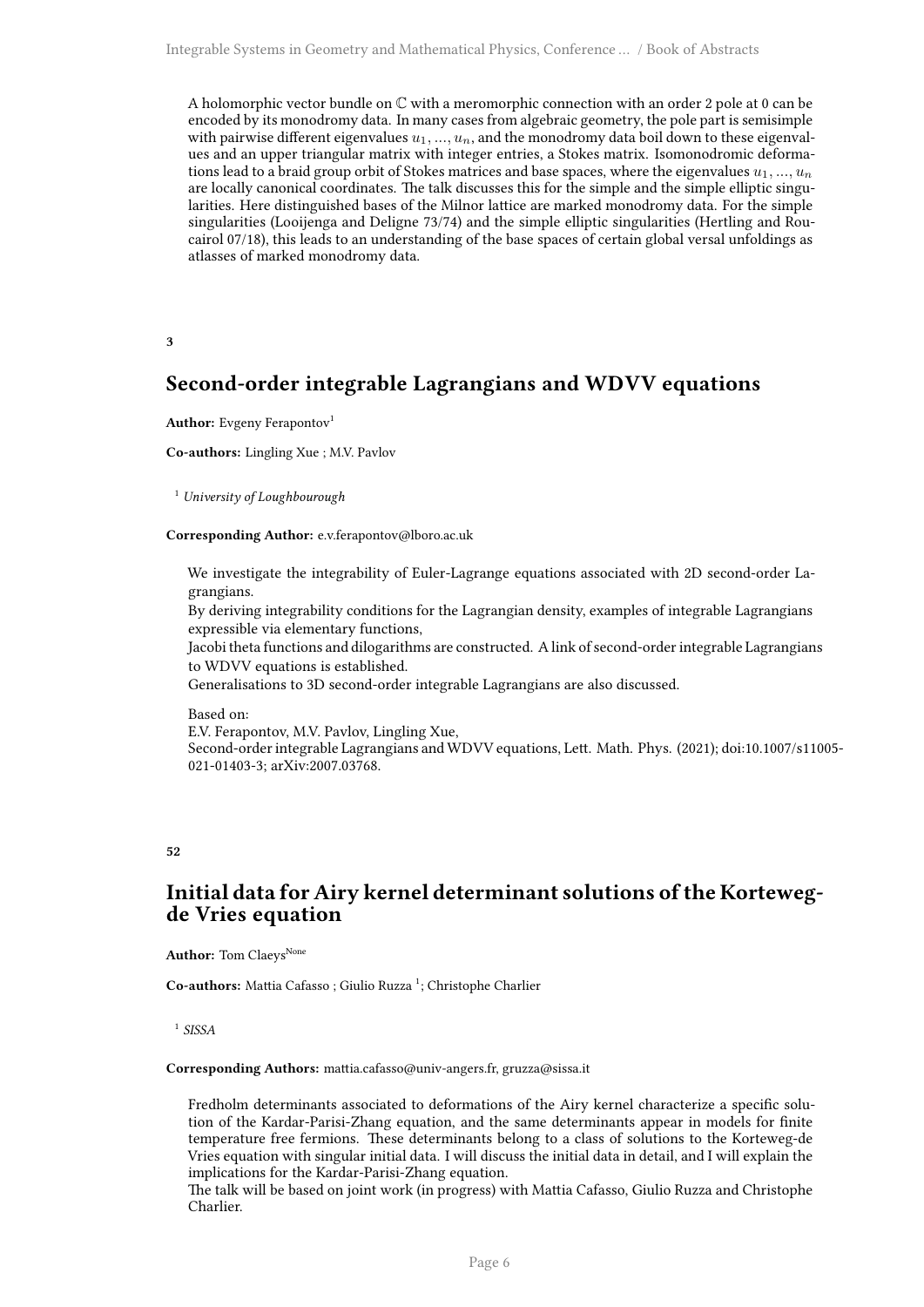## <span id="page-10-0"></span>**The two-periodic Aztec diamond and matrix valued orthogonality**

Author: Arno Kuijlaars<sup>1</sup>

**Co-author:** Maurice Dutis <sup>2</sup>

<sup>1</sup> *Katholieke Universiteit Leuven*

<sup>2</sup> *KTH Stockholm*

**Corresponding Author:** arno.kuijlaars@kuleuven.be

I will discuss how polynomials with a non-hermitian orthogonality on a contour in the complex plane arise in certain random tiling problems. In the case of periodic weightings the orthogonality is matrix valued. In work with Maurice Duits (KTH Stockholm) the Riemann-Hilbert problem for matrix valued orthogonal polynomials was used to obtain asymptotics for domino tilings of the two-periodic Aztec diamond. This model is remarkable since it gives rise to a gaseous phase, in addition to the more common solid and liquid phases.

Reference: M. Duits and A.B.J. Kuijlaars, The two periodic Aztec diamond and matrix valued orthogonal polynomials, J. Eur. Math. Soc. 23 (2021), 1075-1131.

<span id="page-10-1"></span>**22**

### **Soliton versus the gas**

Author: Ken McLaughlin<sup>1</sup>

<sup>1</sup> *Colorado State University*

We study the dynamics of a single (tracer) soliton as it interacts with a continuum limit of solitons. Detailed asymptotics of the soliton's position will be enjoyed.

#### <span id="page-10-2"></span>**28**

## **TALK CANCELLED: The focusing NLS equation with oscillating backgrounds: the shock problem**

Author: Anne Boutet de Monvel<sup>1</sup>

<sup>1</sup> *Université de Paris, IMJ-PRG*

This lecture is cancelled, the talks will resume as usual at 10:20.

I will consider a solution  $q(x, t)$  for the focusing nonlinear Schrödinger equation  $iq_t + q_{xx} + 2|q|^2q =$ 0 with initial values  $q(x,0) \approx A_1 e^{i\phi_1} e^{-2iB_1x}$  as  $x \to -\infty$  and  $q(x,0) \approx A_2 e^{i\phi_2} e^{-2iB_2x}$  as  $x \to +$ *∞*.

I'm interested in its long-time asymptotics. It is qualitatively different in sectors  $\xi_{i+1} < \xi := \frac{x}{t} < \xi_i$ of the  $(x, t)$  half-plane and the goal is to determine these sectors and the asymptotics of  $q$  in each of them.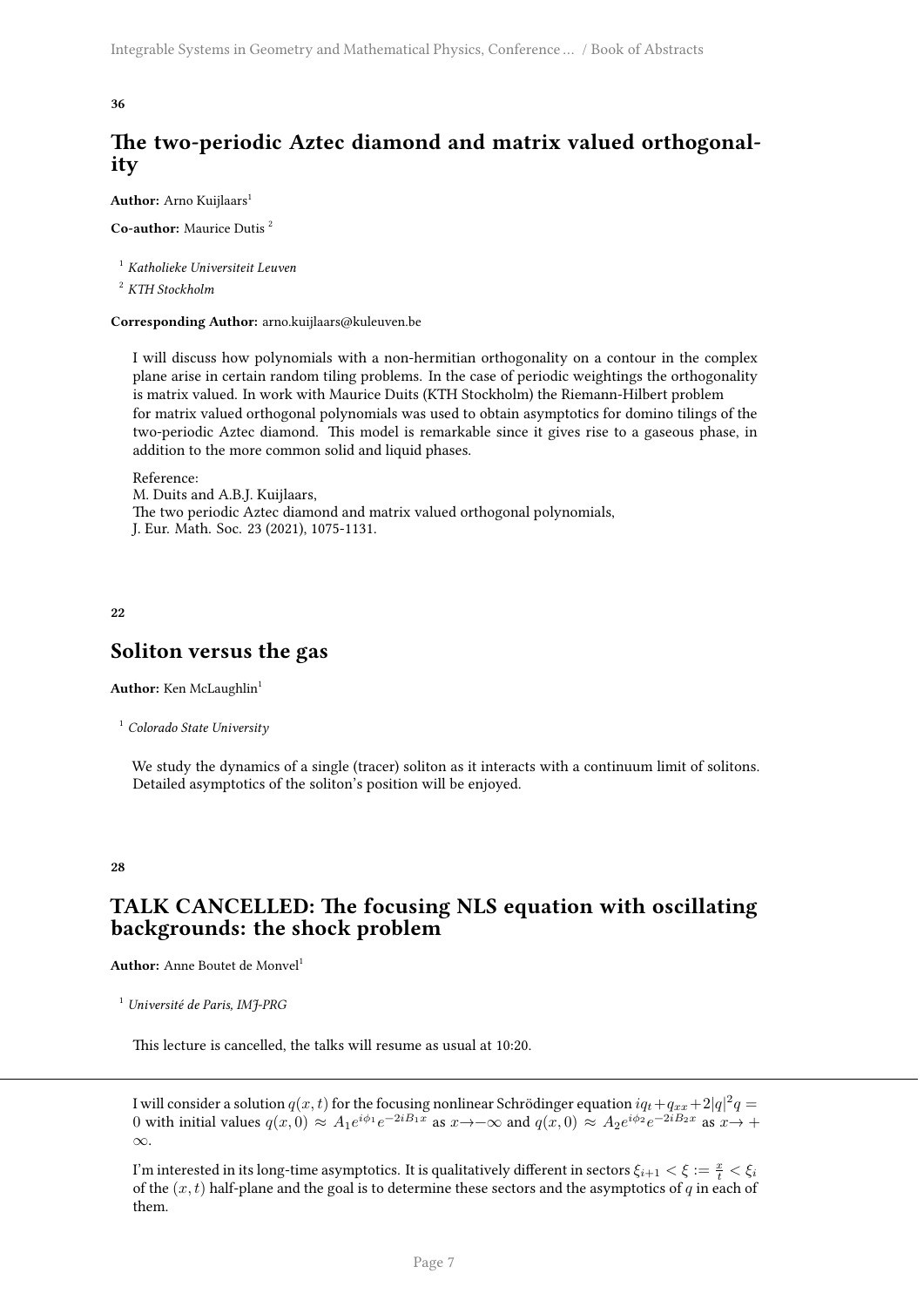I will concentrate on the shock case ( $B_1 < B_2$ ). The case  $B_1 = B_2$  has already been studied by Biondini and Mantzavinos (CPAM 2017) and the rarefaction case ( $B_2 < B_1$ ) is close to the case  $A_1 = 0$  studied in a paper with Kotlyarov and Shepelsky (IMRN 2011).

The shock case has already been considered by Buckingham and Venakides (CPAM 2007). I will show it is actually rich in asymptotic scenarios. I will present these different scenarios. They depend on the relative values of the parameters  $A_j$ ,  $B_j$ . (This is joint work with Jonatan Lenells and Dmitry Shepelsky.)

#### <span id="page-11-0"></span>**43**

## **Poncelet property and quasi-periodicity of the integrable Boltzmann system**

**Author:** Giovanni Felder<sup>1</sup>

1 *ETH Zurich*

#### **Corresponding Author:** felder@math.ethz.ch

The integrable Boltzmann system describes the motion of a particle in a plane subject to an attractive central force with inverse-square law on one side of a wall at which the particle is reflected elastically. This model is a special case of a class of systems, involving also an inverse-cube law centrifugal force, considered by L. Boltzmann to illustrate his ergodic hypothesis. The system without centrifugal force was recently shown by G. Gallavotti and I. Jauslin to admit a second integral of motion additionally to the energy. By recording the subsequent positions and momenta of the particle as it hits the wall, we obtain a three-dimensional discrete-time dynamical system. We show that this system has the Poncelet property: if for given generic values of the integrals one orbit is periodic, then all orbits for these values are periodic and have the same period. We also prove a conjecture of Gallavotti and Jauslin on the quasi-periodicity of the integrable Boltzmann system, implying the applicability of Kolmogorov-Arnold-Moser perturbation theory to the Boltzmann system with weak centrifugal force. As in the analogous case of the Poncelet porism, which I will review, the results rely on the theory of elliptic curves.

#### **60**

## **Extended nonlinear Schrodinger hierarchy and higher genera Catalan numbers**

**Author:** Guido Carlet<sup>1</sup>

<sup>1</sup> *Université de Bourgogne*

**Corresponding Author:** guido.carlet@u-bourgogne.fr

In the framework of the Givental construction of total descendent potential of the two-dimensional charge d=-1 Dubrovin-Frobenius manifold, we derive Hirota equations and study the Lax representation of the associated extended Schrodinger hierarchy. The total descendent potential is related to higher general Catalan numbers via CEO topological recursion.

#### <span id="page-11-1"></span>**2**

## **Geometry and topological recursion**

**Author:** Gaetan Borot<sup>1</sup>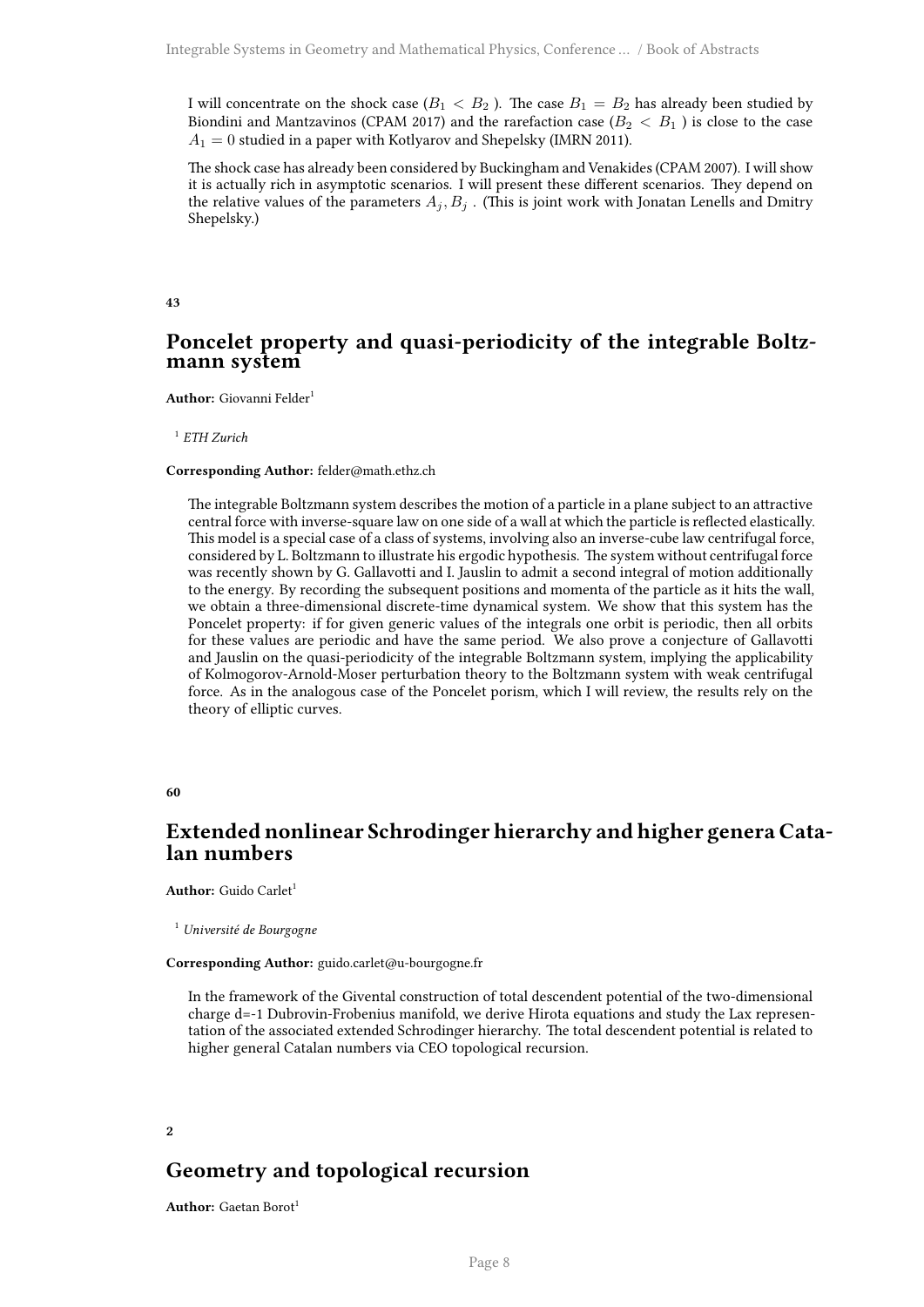<sup>1</sup> *Humboldt-Universität zu Berlin*

#### **Corresponding Author:** gaetan.borot@hu-berlin.de

I will describe various ramifications of the theory of topological recursion in intersection theory of the moduli space, integrable systems, Gromov-Witten theory and gauge theories, together with a few open problems.

#### <span id="page-12-0"></span>**27**

## **A noncommutative generalization of Witten's conjecture**

Author: Alexandr Buryak<sup>1</sup>

#### 1 *ETH Zurich*

#### **Corresponding Author:** buryaksh@gmail.com

The classical Witten conjecture says that the generating series of integrals of monomials in the psiclasses over the moduli spaces of curves is a solution to the KdV hierarchy. Together with Paolo Rossi, we present the following generalization of Witten's conjecture, which remarkably involves a noncommutative integrable system. On one side, let us deform Witten's generating series by inserting in the integrals certain naturally defined cohomology classes, the so-called double ramification cycles. It turns out that the resulting generating series is conjecturally a solution of a noncommutative KdV hierarchy, where one spatial variable is replaced by two spatial variables and the usual multiplication of functions is replaced by the noncommutative Moyal multiplication in the space of functions of two variables.

#### <span id="page-12-1"></span>**24**

## **Interpolation, integrals, and indices**

**Author:** Andrei Okounkov<sup>1</sup>

<sup>1</sup> *Columbia University*

There is an interesting topology behind such classical questions as interpolation and solving linear q-difference equations by integrals. It has to do with counting algebraic curves in some very specific geometries, which can be also phrased as computing indices in certain  $(2+1)$  dimensional supersymmetric QFTs. In particular, the q-difference equations appear as q-analogs of the Dubrovin connection. The talk will be an introduction to this circle of ideas.

#### <span id="page-12-2"></span>**29**

## **From SFT to Integrable Systems: my conversations with Boris Dubrovin**

**Author:** Yakov Eliashberg<sup>None</sup>

The formalism of Symplectic Field Theory proposed by A. Givental, H. Hofer and the speaker naturally leads to quantum integrable systems. This link was first observed in our discussions with Boris Dubrovin. In the talk I recall our conversations.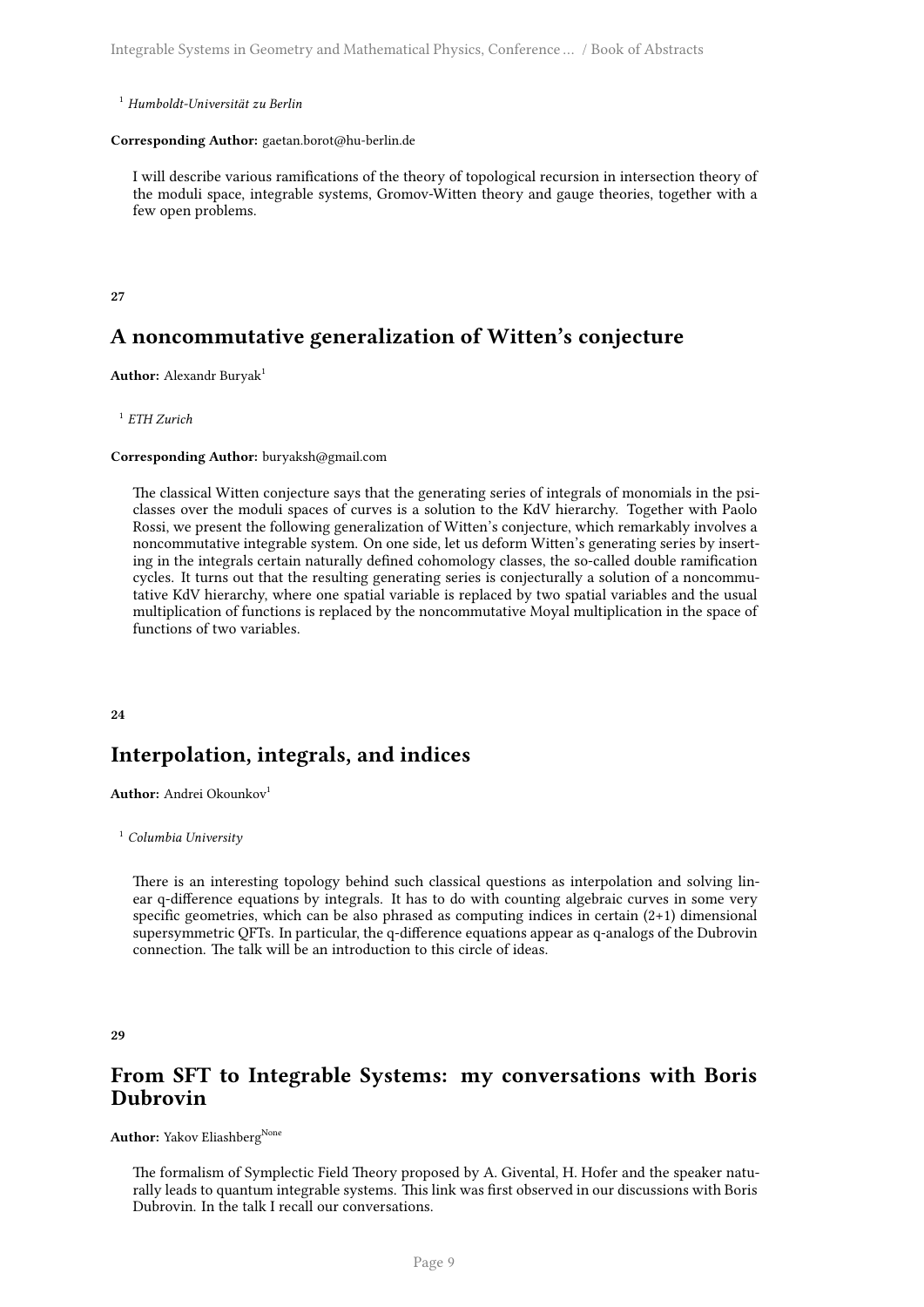## <span id="page-13-0"></span>**Geometry and Arithmetic of Integrable Hierarchies of KdV-type (Part 1)**

#### Author: Don Zagier<sup>None</sup>

This is a joint talk about certain rational numbers (special FJRW invariants)  $\tau_{\mathfrak{a}}(g)$  indexed by a nonnegative integer *g* (genus) and a simply-laced Lie algebra g (for us always *A<sup>l</sup> , D<sup>l</sup>* or *E*6), with the case of *Ar−*<sup>1</sup> being Witten's 1-point *r*-spin intersection numbers. These numbers can be defined geometrically as integrals over compactified moduli spaces of curves of products of psi-classes or else in the language of integrable systems as the Taylor expansion coefficients of the logarithms of tau-functions for certain integrable hierarchies, but they also have various elementary descriptions in terms of differential equations, recursions, explicit formulas or generating functions.

Some of these explicit formulas will be given in Part I, in which the emphasis is on the algebraic and arithmetic properties of the numbers, especially in the *A*<sup>4</sup> case (5-spin intersection numbers). Here we show that there are three different ways to make the numbers  $\tau_g = \tau_{A_4}(g)$  integral by multiplying by suitable elementary denominators (products of Pochhammer symbols). One of these three sequences of integers is the Taylor expansion of an algebraic function, and this works in all cases and will be discussed in Part II. The other two, which are proved by *p*-adic arguments, are in some ways more interesting since they give sequences that according to a famous conjecture of Y. André about "*G*-functions" should be the Taylor coefficients of period functions (solutions of Picard-Fuchs differential equations). This conjecture could be verified, and indeed these two other generating functions also turned out to be algebraic, but in a quite unexpected way related to Klein's formulas for the icosahedron. For other  $A_l$  cases, we find an exact formula for the part of the intersection numbers made up of small prime numbers, giving "best possible" denominators which, however, no longer fit into the framework of *G*-functions. This seems to be an interesting new phenomenon in the arithmetic theory of algebraic differential equations, even apart from this application.

The second part of the talk will explain more about the geometric and integrable system backgrounds for the FJRW invariants and will contain a sketch of the proof of the above-mentioned algebraicity by using the method of wave functions. We also give several other different types of formulas, including a closed formula via residues of pseudo-differential operators, another closed formula (obtained also by Liu-Vakil-Xu) based on Brézin-Hikami's approach from matrix models, and asymptotic formulas in the large-genus limit. Moreover, we find that the all-genera one-point FJRW invariants for the  $A_l$ ,  $D_l$  and  $E_6$  cases coincide with the coefficients of the calibration of the underlying Frobenius manifold evaluated at a special point.

<span id="page-13-1"></span>**7**

## **Geometry and Arithmetic of Integrable Hierarchies of KdV-type (Part 2)**

**Author:** Di Yang<sup>1</sup>

<sup>1</sup> *Max Planck Institute for Mathematics*

#### **Corresponding Author:** diyang@mpim-bonn.mpg.de

This is a joint talk about certain rational numbers (special FJRW invariants) *τ*g(*g*) indexed by a nonnegative integer *g* (genus) and a simply-laced Lie algebra g (for us always *A<sup>l</sup> , D<sup>l</sup>* or *E*6), with the case of *A<sup>r</sup>−*<sup>1</sup> being Witten's 1-point *r*-spin intersection numbers. These numbers can be defined geometrically as integrals over compactified moduli spaces of curves of products of psi-classes or else in the language of integrable systems as the Taylor expansion coefficients of the logarithms of tau-functions for certain integrable hierarchies, but they also have various elementary descriptions in terms of differential equations, recursions, explicit formulas or generating functions.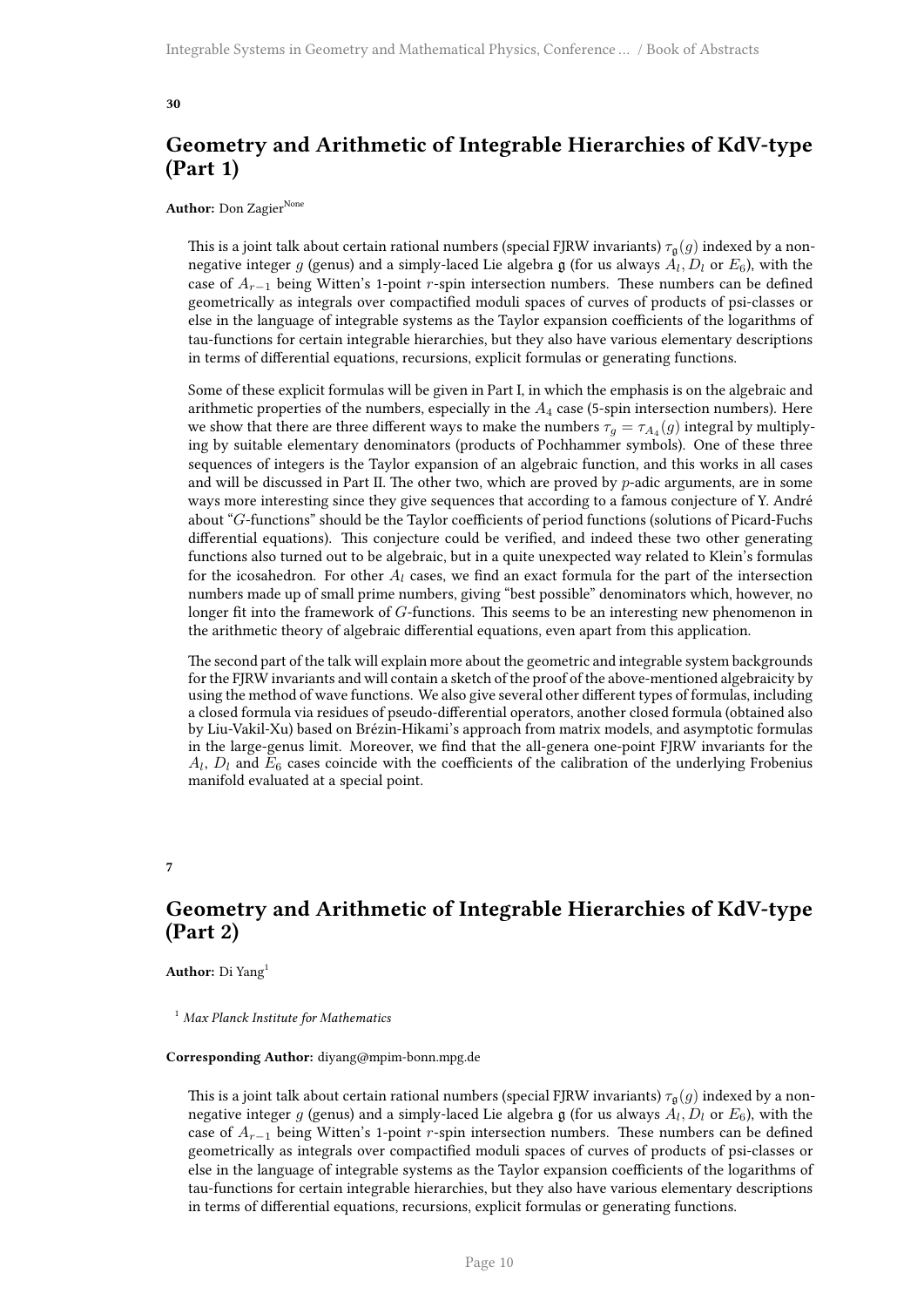Some of these explicit formulas will be given in Part I, in which the emphasis is on the algebraic and arithmetic properties of the numbers, especially in the *A*<sup>4</sup> case (5-spin intersection numbers). Here we show that there are three different ways to make the numbers  $\tau_g = \tau_{A_4}(g)$  integral by multiplying by suitable elementary denominators (products of Pochhammer symbols). One of these three sequences of integers is the Taylor expansion of an algebraic function, and this works in all cases and will be discussed in Part II. The other two, which are proved by *p*-adic arguments, are in some ways more interesting since they give sequences that according to a famous conjecture of Y. André about "*G*-functions" should be the Taylor coefficients of period functions (solutions of Picard-Fuchs differential equations). This conjecture could be verified, and indeed these two other generating functions also turned out to be algebraic, but in a quite unexpected way related to Klein's formulas for the icosahedron. For other  $A_l$  cases, we find an exact formula for the part of the intersection numbers made up of small prime numbers, giving "best possible" denominators which, however, no longer fit into the framework of *G*-functions. This seems to be an interesting new phenomenon in the arithmetic theory of algebraic differential equations, even apart from this application.

The second part of the talk will explain more about the geometric and integrable system backgrounds for the FJRW invariants and will contain a sketch of the proof of the above-mentioned algebraicity by using the method of wave functions. We also give several other different types of formulas, including a closed formula via residues of pseudo-differential operators, another closed formula (obtained also by Liu-Vakil-Xu) based on Brézin-Hikami's approach from matrix models, and asymptotic formulas in the large-genus limit. Moreover, we find that the all-genera one-point FJRW invariants for the  $A_l$ ,  $D_l$  and  $E_6$  cases coincide with the coefficients of the calibration of the underlying Frobenius manifold evaluated at a special point.

<span id="page-14-0"></span>**31**

## **Ricci curvature and quantum geometry**

**Author:** Mauro Carfora<sup>None</sup>

We describe a few elementary aspects of the circle of ideas associated with a quantum field theory (QFT) approach to Riemannian Geometry, a theme related to how Riemannian structures are generated out of the spectrum of (random or quantum) fluctuations around a background fiducial geometry. In such a scenario, Ricci curvature with its subtle connections to di ffusion, optimal transport, Wasserestein geometry, and renormalization group features prominently.

<span id="page-14-1"></span>**26**

## Isomonodromic deformations: Confluence, Reduction and Quan**tization**

**Author:** Marta Mazzocco<sup>1</sup>

<sup>1</sup> *University of Birmingham*

In this talk I will discuss the isomonodromic deformations of systems of differential equations with poles of any order on the Riemann sphere as Hamiltonian flows on the product of co-adjoint orbits of the Takiff algebra (i.e. truncated current algebra). This is based on work in collaboration with Ilia Gaiur and Volodya Rubtsov. Our motivation is to produce confluent versions of the celebrated Knizhnik–Zamolodchikov equations and explain how their quasiclassical solution can be expressed via the isomonodromic *τ* -function.

In order to achieve this, we study the confluence cascade of  $r + 1$  simple poles to give rise to a singularity of arbitrary Poincar\'e rank *r* as a Poisson morphism and explicitly compute the isomonodromic Hamiltonians.